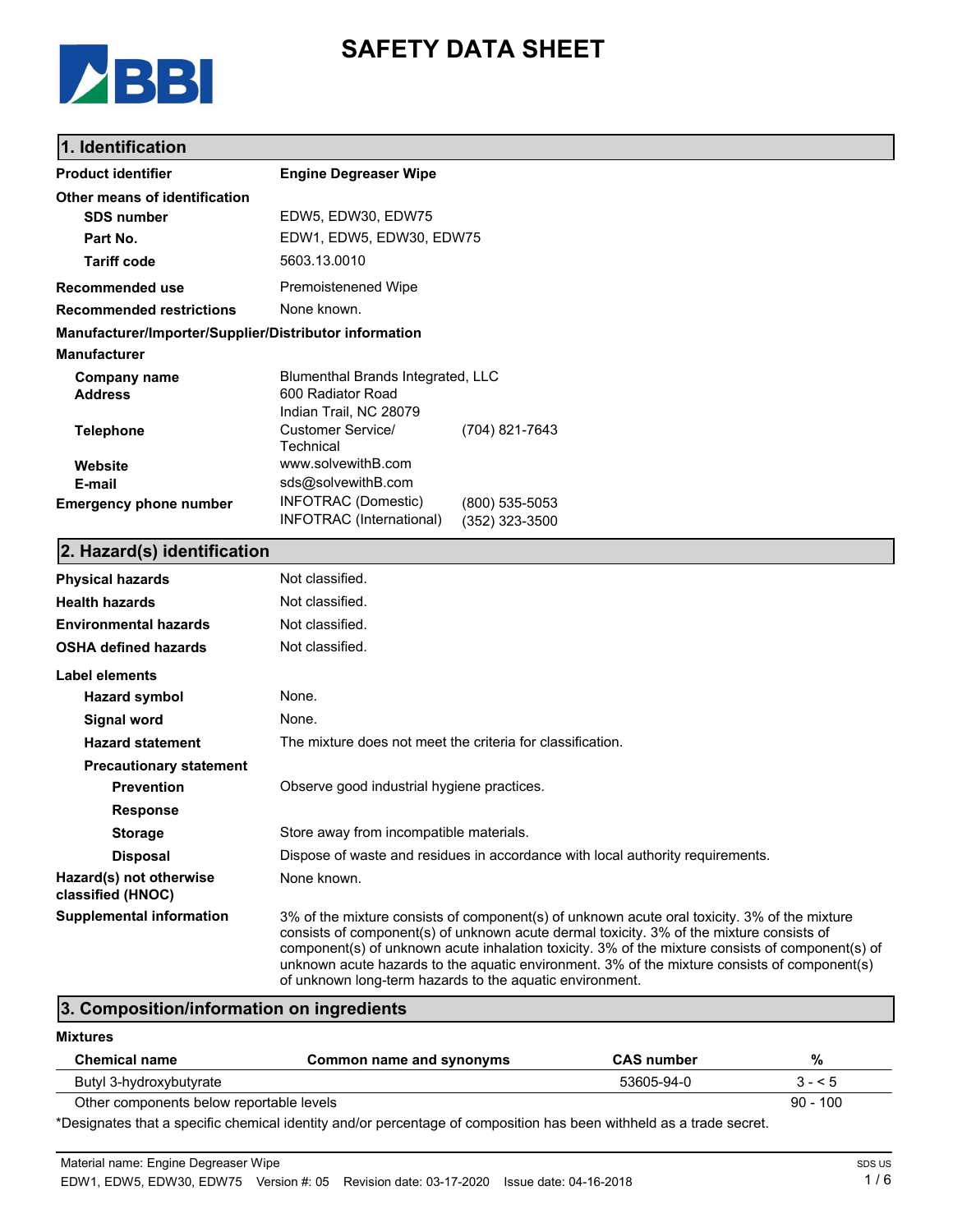| 4. First-aid measures                                                        |                                                                                                                                |
|------------------------------------------------------------------------------|--------------------------------------------------------------------------------------------------------------------------------|
| <b>Inhalation</b>                                                            | None known.                                                                                                                    |
| <b>Skin contact</b>                                                          | Wash off with soap and water. Get medical attention if irritation develops and persists.                                       |
| Eye contact                                                                  | Rinse immediately with plenty of water, also under the eyelids, for at least 15 minutes. Get medical<br>attention immediately. |
| Ingestion                                                                    | Do not induce vomiting. Call a physician or poison control center immediately.                                                 |
| <b>Most important</b><br>symptoms/effects, acute and<br>delayed              | Direct contact with eyes may cause temporary irritation.                                                                       |
| Indication of immediate<br>medical attention and special<br>treatment needed | Treat symptomatically.                                                                                                         |
| <b>General information</b>                                                   | Ensure that medical personnel are aware of the material(s) involved, and take precautions to<br>protect themselves.            |

# **5. Fire-fighting measures**

| Suitable extinguishing media                                     | Water fog. Foam. Dry chemical powder. Carbon dioxide (CO2).                                   |
|------------------------------------------------------------------|-----------------------------------------------------------------------------------------------|
| Unsuitable extinguishing<br>media                                | Do not use water jet as an extinguisher, as this will spread the fire.                        |
| Specific hazards arising from<br>the chemical                    | During fire, gases hazardous to health may be formed.                                         |
| Special protective equipment<br>and precautions for firefighters | Self-contained breathing apparatus and full protective clothing must be worn in case of fire. |
| <b>Fire fighting</b><br>equipment/instructions                   | Move containers from fire area if you can do so without risk.                                 |
| <b>Specific methods</b>                                          | Use standard firefighting procedures and consider the hazards of other involved materials.    |
| <b>General fire hazards</b>                                      | No unusual fire or explosion hazards noted.                                                   |

## **6. Accidental release measures**

| Personal precautions,<br>protective equipment and<br>emergency procedures | Keep unnecessary personnel away. For personal protection, see section 8 of the SDS.                                                                                                                                                                                                                                                                                                                    |
|---------------------------------------------------------------------------|--------------------------------------------------------------------------------------------------------------------------------------------------------------------------------------------------------------------------------------------------------------------------------------------------------------------------------------------------------------------------------------------------------|
| <b>Methods and materials for</b><br>containment and cleaning up           | This product is miscible in water.                                                                                                                                                                                                                                                                                                                                                                     |
|                                                                           | Large Spills: Stop the flow of material, if this is without risk. Dike the spilled material, where this is<br>possible. Absorb in vermiculite, dry sand or earth and place into containers. Following product<br>recovery, flush area with water.                                                                                                                                                      |
|                                                                           | Small Spills: Wipe up with absorbent material (e.g. cloth, fleece). Clean surface thoroughly to<br>remove residual contamination.                                                                                                                                                                                                                                                                      |
|                                                                           | Never return spills to original containers for re-use. For waste disposal, see section 13 of the SDS.                                                                                                                                                                                                                                                                                                  |
| <b>Environmental precautions</b>                                          | Avoid discharge into drains, water courses or onto the ground.                                                                                                                                                                                                                                                                                                                                         |
| 7. Handling and storage                                                   |                                                                                                                                                                                                                                                                                                                                                                                                        |
| <b>Precautions for safe handling</b>                                      | Observe good industrial hygiene practices.                                                                                                                                                                                                                                                                                                                                                             |
| Conditions for safe storage,<br>including any incompatibilities           | Store in tightly closed container. Store away from incompatible materials (see Section 10 of the<br>SDS).                                                                                                                                                                                                                                                                                              |
| 8. Exposure controls/personal protection                                  |                                                                                                                                                                                                                                                                                                                                                                                                        |
| <b>Occupational exposure limits</b>                                       | This mixture has no ingredients that have PEL, TLV, or other recommended exposure limit.                                                                                                                                                                                                                                                                                                               |
| <b>Biological limit values</b>                                            | No biological exposure limits noted for the ingredient(s).                                                                                                                                                                                                                                                                                                                                             |
| Appropriate engineering<br>controls                                       | Good general ventilation (typically 10 air changes per hour) should be used. Ventilation rates<br>should be matched to conditions. If applicable, use process enclosures, local exhaust ventilation,<br>or other engineering controls to maintain airborne levels below recommended exposure limits. If<br>exposure limits have not been established, maintain airborne levels to an acceptable level. |
|                                                                           | Individual protection measures, such as personal protective equipment                                                                                                                                                                                                                                                                                                                                  |
| Eye/face protection                                                       | Wear safety glasses with side shields (or goggles).                                                                                                                                                                                                                                                                                                                                                    |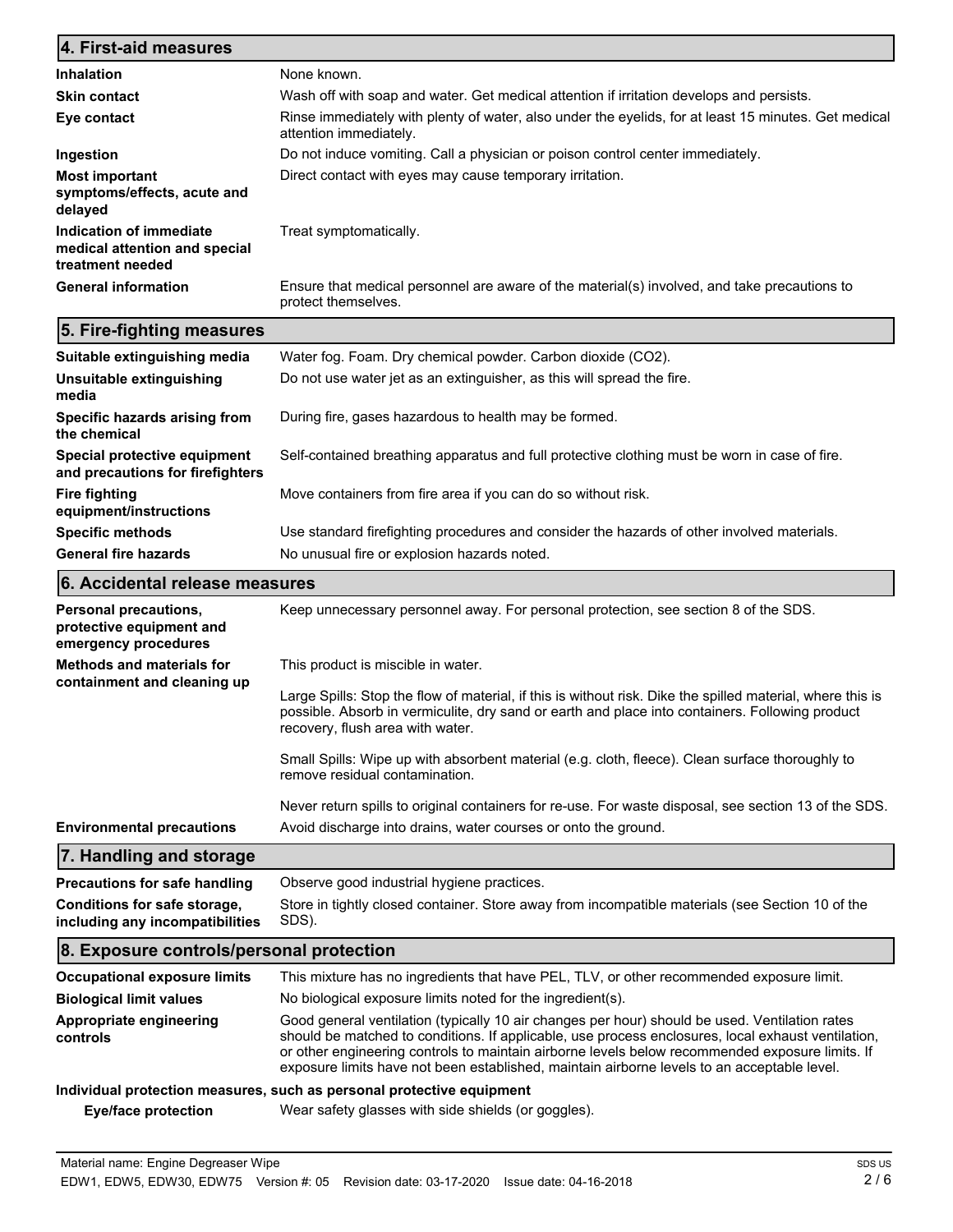| <b>Skin protection</b><br><b>Hand protection</b> | Wear appropriate chemical resistant gloves.                                                                                                                                                                                 |
|--------------------------------------------------|-----------------------------------------------------------------------------------------------------------------------------------------------------------------------------------------------------------------------------|
| <b>Other</b>                                     | Wear suitable protective clothing.                                                                                                                                                                                          |
| <b>Respiratory protection</b>                    | Chemical respirator with organic vapor cartridge and full facepiece if threshold limits are exceeded.<br>Dust mask.                                                                                                         |
| <b>Thermal hazards</b>                           | Wear appropriate thermal protective clothing, when necessary.                                                                                                                                                               |
| <b>General hygiene</b><br>considerations         | Always observe good personal hygiene measures, such as washing after handling the material<br>and before eating, drinking, and/or smoking. Routinely wash work clothing and protective<br>equipment to remove contaminants. |

# **9. Physical and chemical properties**

| <b>Appearance</b>                                 | Solid.                                                                   |  |
|---------------------------------------------------|--------------------------------------------------------------------------|--|
| <b>Physical state</b>                             | Liquid.                                                                  |  |
| Form                                              | Liquid. Liquid saturated on wipe.                                        |  |
| Color                                             | Not available.                                                           |  |
| Odor                                              | Citrus                                                                   |  |
| <b>Odor threshold</b>                             | Not available.                                                           |  |
| рH                                                | 4.5 - 6 Tested using the liquid component of the towelette               |  |
| Melting point/freezing point                      | Not available.                                                           |  |
| Initial boiling point and boiling<br>range        | Not available.                                                           |  |
| <b>Flash point</b>                                | > 210.0 °F (> 98.9 °C) Tested using the ligid component of the towelette |  |
| <b>Evaporation rate</b>                           | Not available.                                                           |  |
| Flammability (solid, gas)                         | Not applicable.                                                          |  |
| Upper/lower flammability or explosive limits      |                                                                          |  |
| <b>Flammability limit - lower</b><br>(%)          | Not available.                                                           |  |
| <b>Flammability limit - upper</b><br>$(\%)$       | Not available.                                                           |  |
| Explosive limit - lower (%)                       | Not available.                                                           |  |
| Explosive limit - upper (%)                       | Not available.                                                           |  |
| Vapor pressure                                    | Not available.                                                           |  |
| Vapor density                                     | Not available.                                                           |  |
| <b>Relative density</b>                           | Not available.                                                           |  |
| Solubility(ies)                                   |                                                                          |  |
| Solubility (water)                                | Liquid component is soluble in water                                     |  |
| <b>Partition coefficient</b><br>(n-octanol/water) | Not available.                                                           |  |
| <b>Auto-ignition temperature</b>                  | Not available.                                                           |  |
| <b>Decomposition temperature</b>                  | Not available.                                                           |  |
| <b>Viscosity</b>                                  | Not available.                                                           |  |
| <b>Other information</b>                          |                                                                          |  |
| <b>Explosive properties</b>                       | Not explosive.                                                           |  |
| <b>Oxidizing properties</b>                       | Not oxidizing.                                                           |  |
| <b>Specific gravity</b>                           | 1 Tested uisng the liquid component of the towelette                     |  |
| <b>VOC</b>                                        | < 0.5 % Tested using the liquid component of the towelette               |  |
| 10. Stability and reactivity                      |                                                                          |  |

| <b>Reactivity</b>                            | The product is stable and non-reactive under normal conditions of use, storage and transport. |
|----------------------------------------------|-----------------------------------------------------------------------------------------------|
| <b>Chemical stability</b>                    | Material is stable under normal conditions.                                                   |
| <b>Possibility of hazardous</b><br>reactions | No dangerous reaction known under conditions of normal use.                                   |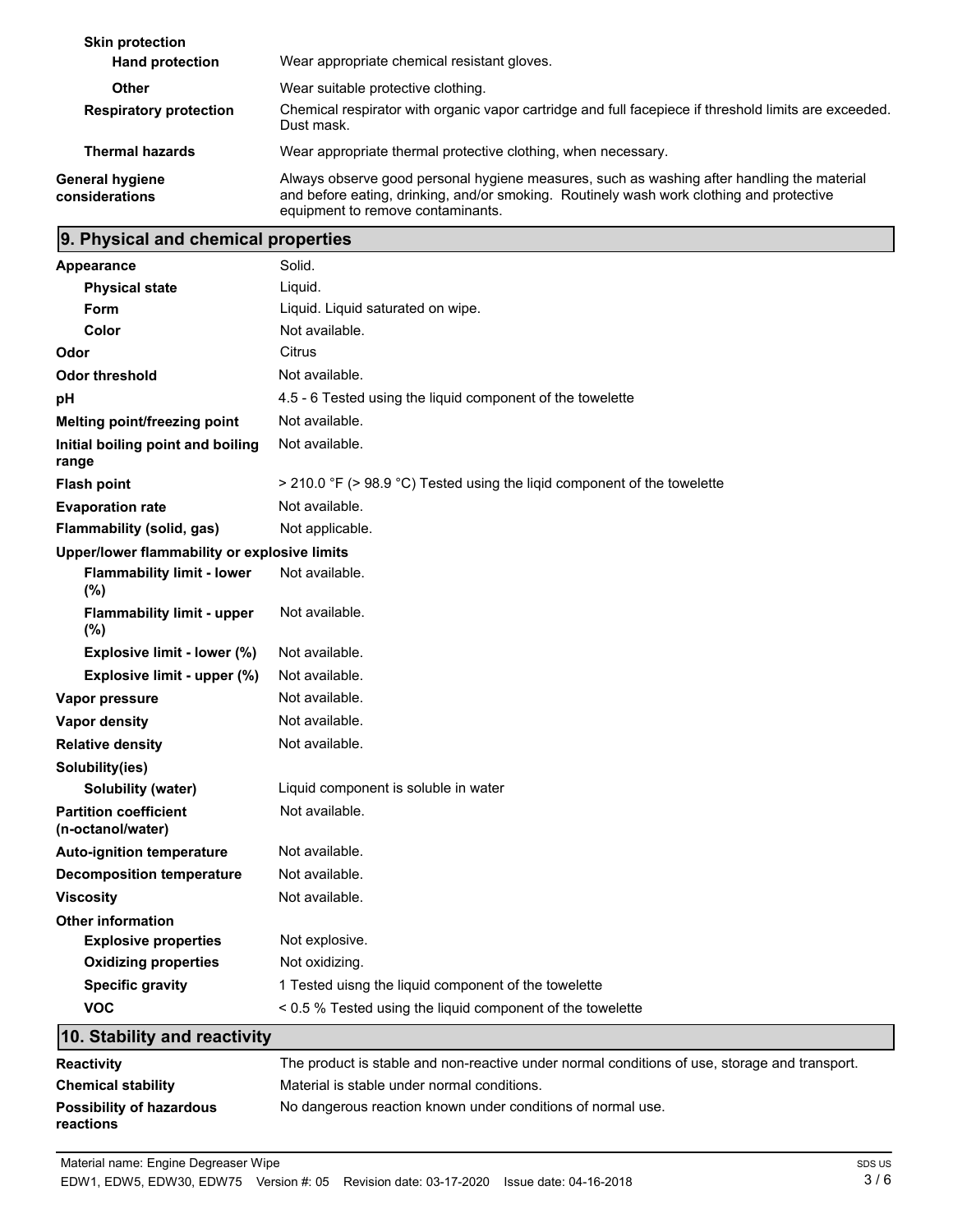| <b>Conditions to avoid</b>                 | Keep away from heat, hot surfaces, sparks, open flames and other ignition sources. Avoid<br>temperatures exceeding the flash point. Contact with incompatible materials. |
|--------------------------------------------|--------------------------------------------------------------------------------------------------------------------------------------------------------------------------|
| Incompatible materials                     | Strong oxidizing agents.                                                                                                                                                 |
| <b>Hazardous decomposition</b><br>products | No hazardous decomposition products are known.                                                                                                                           |

## **11. Toxicological information**

| Information on likely routes of exposure                                           |                                                                                                                                                                                                       |  |
|------------------------------------------------------------------------------------|-------------------------------------------------------------------------------------------------------------------------------------------------------------------------------------------------------|--|
| <b>Inhalation</b>                                                                  | No adverse effects due to inhalation are expected.                                                                                                                                                    |  |
| <b>Skin contact</b>                                                                | No adverse effects due to skin contact are expected.                                                                                                                                                  |  |
| Eye contact                                                                        | Direct contact with eyes may cause temporary irritation.                                                                                                                                              |  |
| Ingestion                                                                          | Expected to be a low ingestion hazard.                                                                                                                                                                |  |
| Symptoms related to the<br>physical, chemical and<br>toxicological characteristics | Direct contact with eyes may cause temporary irritation.                                                                                                                                              |  |
| Information on toxicological effects                                               |                                                                                                                                                                                                       |  |
| <b>Acute toxicity</b>                                                              | Not known.                                                                                                                                                                                            |  |
| <b>Skin corrosion/irritation</b>                                                   | Prolonged skin contact may cause temporary irritation.                                                                                                                                                |  |
| Serious eye damage/eye<br>irritation                                               | Direct contact with eyes may cause temporary irritation.                                                                                                                                              |  |
| Respiratory or skin sensitization                                                  |                                                                                                                                                                                                       |  |
| <b>Respiratory sensitization</b>                                                   | Not a respiratory sensitizer.                                                                                                                                                                         |  |
| <b>Skin sensitization</b>                                                          | This product is not expected to cause skin sensitization.                                                                                                                                             |  |
| Germ cell mutagenicity                                                             | No data available to indicate product or any components present at greater than 0.1% are<br>mutagenic or genotoxic.                                                                                   |  |
| Carcinogenicity                                                                    | Not classifiable as to carcinogenicity to humans.                                                                                                                                                     |  |
|                                                                                    | IARC Monographs. Overall Evaluation of Carcinogenicity                                                                                                                                                |  |
| Not listed.                                                                        |                                                                                                                                                                                                       |  |
|                                                                                    | OSHA Specifically Regulated Substances (29 CFR 1910.1001-1052)                                                                                                                                        |  |
| Not regulated.                                                                     | US. National Toxicology Program (NTP) Report on Carcinogens                                                                                                                                           |  |
| Not listed.                                                                        |                                                                                                                                                                                                       |  |
| <b>Reproductive toxicity</b>                                                       | This product is not expected to cause reproductive or developmental effects.                                                                                                                          |  |
| Specific target organ toxicity -<br>single exposure                                | Not classified.                                                                                                                                                                                       |  |
| Specific target organ toxicity -<br>repeated exposure                              | Not classified.                                                                                                                                                                                       |  |
| <b>Aspiration hazard</b>                                                           | Not an aspiration hazard.                                                                                                                                                                             |  |
| 12. Ecological information                                                         |                                                                                                                                                                                                       |  |
| <b>Ecotoxicity</b>                                                                 | The product is not classified as environmentally hazardous. However, this does not exclude the<br>possibility that large or frequent spills can have a harmful or damaging effect on the environment. |  |
| Persistence and degradability                                                      | No data is available on the degradability of any ingredients in the mixture.                                                                                                                          |  |
| <b>Bioaccumulative potential</b>                                                   | No data available.                                                                                                                                                                                    |  |
| <b>Mobility in soil</b>                                                            | No data available.                                                                                                                                                                                    |  |
| Other adverse effects                                                              | No other adverse environmental effects (e.g. ozone depletion, photochemical ozone creation<br>potential, endocrine disruption, global warming potential) are expected from this component.            |  |
| 13. Disposal considerations                                                        |                                                                                                                                                                                                       |  |
| <b>Disposal instructions</b>                                                       | Collect and reclaim or dispose in sealed containers at licensed waste disposal site.                                                                                                                  |  |
| Local disposal regulations                                                         | Dispose in accordance with all applicable regulations.                                                                                                                                                |  |
| <b>Hazardous waste code</b>                                                        | The waste code should be assigned in discussion between the user, the producer and the waste<br>disposal company.                                                                                     |  |
|                                                                                    |                                                                                                                                                                                                       |  |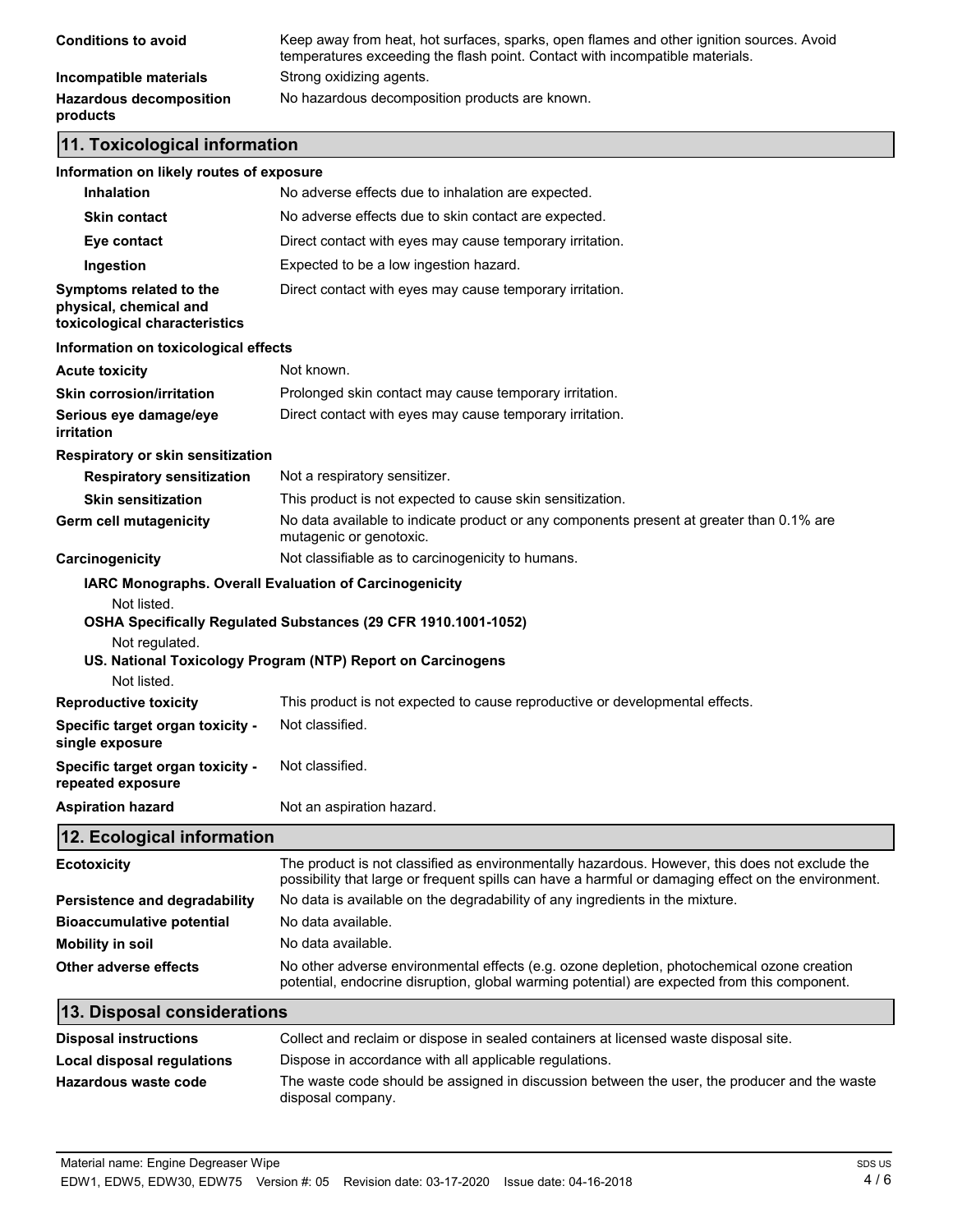| Waste from residues / unused<br>products | Dispose of in accordance with local regulations. Empty containers or liners may retain some<br>product residues. This material and its container must be disposed of in a safe manner (see:<br>Disposal instructions). |
|------------------------------------------|------------------------------------------------------------------------------------------------------------------------------------------------------------------------------------------------------------------------|
| Contaminated packaging                   | Since emptied containers may retain product residue, follow label warnings even after container is<br>emptied. Empty containers should be taken to an approved waste handling site for recycling or<br>disposal.       |
| 14 Transport information                 |                                                                                                                                                                                                                        |

### **14. Transport information**

#### **DOT**

Not regulated as dangerous goods.

#### **IATA**

Not regulated as dangerous goods.

#### **IMDG**

Not regulated as dangerous goods.

#### **Transport in bulk according to** Not established. **Annex II of MARPOL 73/78 and**

**the IBC Code**

#### **15. Regulatory information**

**US federal regulations**

This product is not known to be a "Hazardous Chemical" as defined by the OSHA Hazard Communication Standard, 29 CFR 1910.1200.

#### **TSCA Section 12(b) Export Notification (40 CFR 707, Subpt. D)**

Not regulated.

**CERCLA Hazardous Substance List (40 CFR 302.4)**

Not listed.

**SARA 304 Emergency release notification**

Not regulated.

#### **OSHA Specifically Regulated Substances (29 CFR 1910.1001-1052)**

Not regulated.

#### **Superfund Amendments and Reauthorization Act of 1986 (SARA)**

**SARA 302 Extremely hazardous substance**

Not listed.

#### **SARA 313 (TRI reporting)**

Not regulated.

#### **Other federal regulations**

#### **Clean Air Act (CAA) Section 112 Hazardous Air Pollutants (HAPs) List**

Not regulated.

#### **Clean Air Act (CAA) Section 112(r) Accidental Release Prevention (40 CFR 68.130)**

Not regulated.

#### **Safe Drinking Water Act** Not regulated.

**(SDWA)**

#### **US state regulations**

#### **California Proposition 65**

California Safe Drinking Water and Toxic Enforcement Act of 2016 (Proposition 65): This material is not known to contain any chemicals currently listed as carcinogens or reproductive toxins. For more information go to www.P65Warnings.ca.gov.

#### **International Inventories**

| Country(s) or region | <b>Inventory name</b>                                                     | On inventory (yes/no)* |
|----------------------|---------------------------------------------------------------------------|------------------------|
| Australia            | Australian Inventory of Chemical Substances (AICS)                        | No                     |
| Canada               | Domestic Substances List (DSL)                                            | Yes                    |
| Canada               | Non-Domestic Substances List (NDSL)                                       | No                     |
| China                | Inventory of Existing Chemical Substances in China (IECSC)                | No                     |
| Europe               | European Inventory of Existing Commercial Chemical<br>Substances (EINECS) | Yes                    |
| Europe               | European List of Notified Chemical Substances (ELINCS)                    | No                     |
| Japan                | Inventory of Existing and New Chemical Substances (ENCS)                  | No                     |